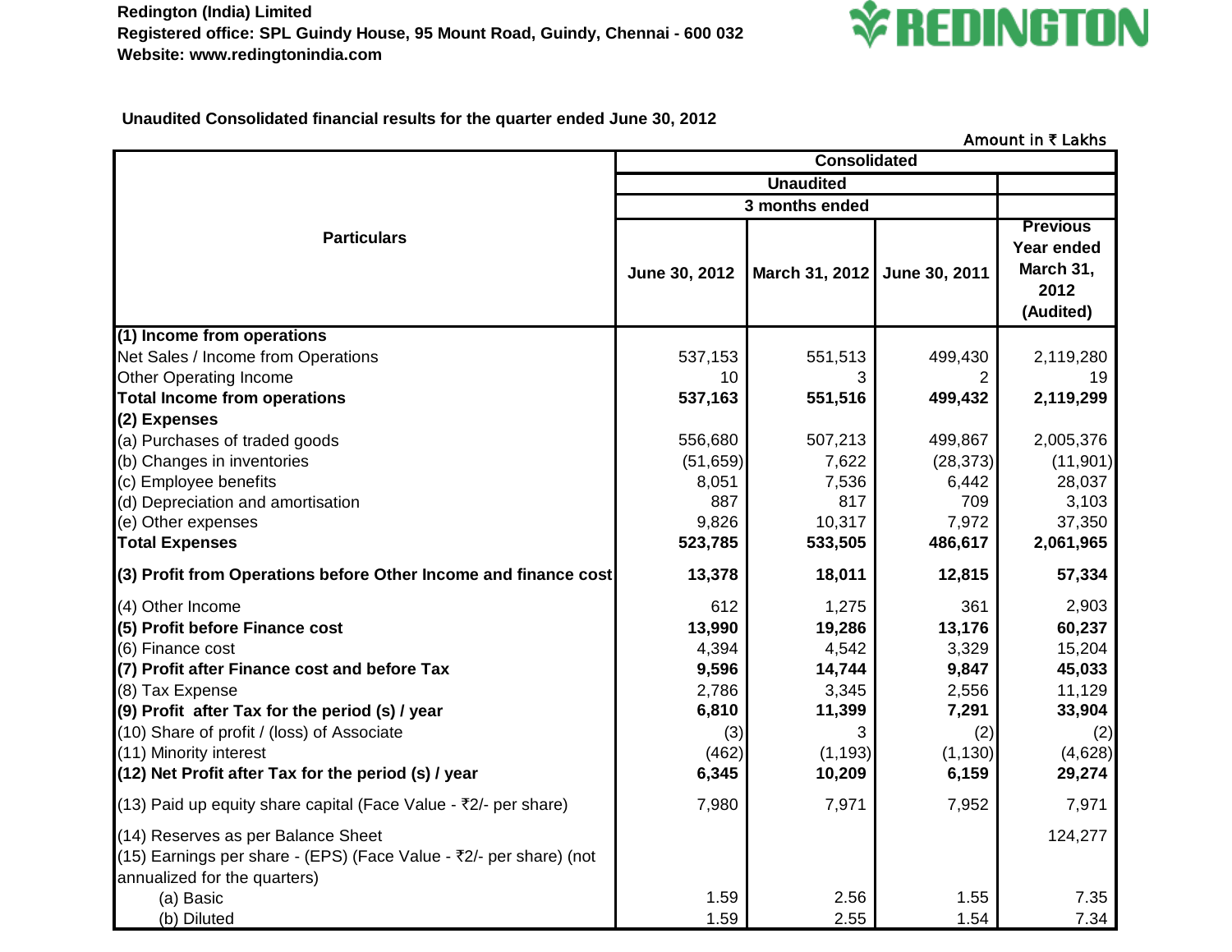

 **Unaudited Standalone financial results for the quarter ended June 30, 2012**

|                                                                                                                                          | <b>Standalone</b> | ATTIVATIL III A LANTJ            |               |                                                                 |
|------------------------------------------------------------------------------------------------------------------------------------------|-------------------|----------------------------------|---------------|-----------------------------------------------------------------|
|                                                                                                                                          | <b>Unaudited</b>  |                                  |               |                                                                 |
|                                                                                                                                          |                   |                                  |               |                                                                 |
| <b>Particulars</b>                                                                                                                       | June 30, 2012     | 3 months Ended<br>March 31, 2012 | June 30, 2011 | <b>Previous</b><br>Year ended<br>March 31,<br>2012<br>(Audited) |
| (1) Income from operations                                                                                                               |                   |                                  |               |                                                                 |
| Net Sales / Income from Operations                                                                                                       | 244,121           | 238,154                          | 236,505       | 984,021                                                         |
| <b>Other Operating Income</b>                                                                                                            | 10                | 3                                |               | 19                                                              |
| <b>Total Income from operations</b>                                                                                                      | 244,131           | 238,157                          | 236,507       | 984,040                                                         |
| (2) Expenses                                                                                                                             |                   |                                  |               |                                                                 |
| (a) Purchases of traded goods                                                                                                            | 236,058           | 227,518                          | 243,130       | 938,046                                                         |
| (b) Changes in inventories                                                                                                               | (5, 491)          | (5,867)                          | (19, 636)     | (9,956)                                                         |
| (c) Employee benefits                                                                                                                    | 2,436             | 2,483                            | 2,492         | 9,753                                                           |
| (d) Depreciation and amortisation                                                                                                        | 254               | 262                              | 216           | 1,055                                                           |
| (e) Other expenses                                                                                                                       | 4,114             | 4,599                            | 3,892         | 17,181                                                          |
| <b>Total Expenses</b>                                                                                                                    | 237,371           | 228,995                          | 230,094       | 956,079                                                         |
| (3) Profit from Operations before Other Income and finance cost                                                                          | 6,760             | 9,162                            | 6,413         | 27,961                                                          |
| (4) Other Income                                                                                                                         | 2,700             | 899                              | 839           | 3,108                                                           |
| (5) Profit before Finance cost                                                                                                           | 9,460             | 10,061                           | 7,252         | 31,069                                                          |
| (6) Finance cost                                                                                                                         | 2,072             | 2,354                            | 1,645         | 7,740                                                           |
| (7) Profit after Finance cost and before Tax                                                                                             | 7,388             | 7,707                            | 5,607         | 23,329                                                          |
| (8) Tax Expense                                                                                                                          | 1,873             | 2,650                            | 1,708         | 7,648                                                           |
| (9) Profit after Tax for the period (s) / year                                                                                           | 5,515             | 5,057                            | 3,899         | 15,681                                                          |
| (10) Share of profit / (loss) of Associate                                                                                               |                   |                                  |               |                                                                 |
| (11) Minority interest                                                                                                                   |                   |                                  |               |                                                                 |
| (12) Net Profit after Tax for the period (s) / year                                                                                      | 5,515             | 5,057                            | 3,899         | 15,681                                                          |
| (13) Paid up equity share capital (Face Value - ₹2/- per share)                                                                          | 7,980             | 7,971                            | 7,952         | 7,971                                                           |
| (14) Reserves as per Balance Sheet<br>(15) Earnings per share - (EPS) (Face Value - ₹2/- per share) (not<br>annualized for the quarters) |                   |                                  |               | 82,926                                                          |
| (a) Basic                                                                                                                                | 1.38              | 1.27                             | 0.98          | 3.94                                                            |
| (b) Diluted                                                                                                                              | 1.38              | 1.27                             | 0.98          | 3.93                                                            |

Amount in  $\bar{\tau}$  Lakhs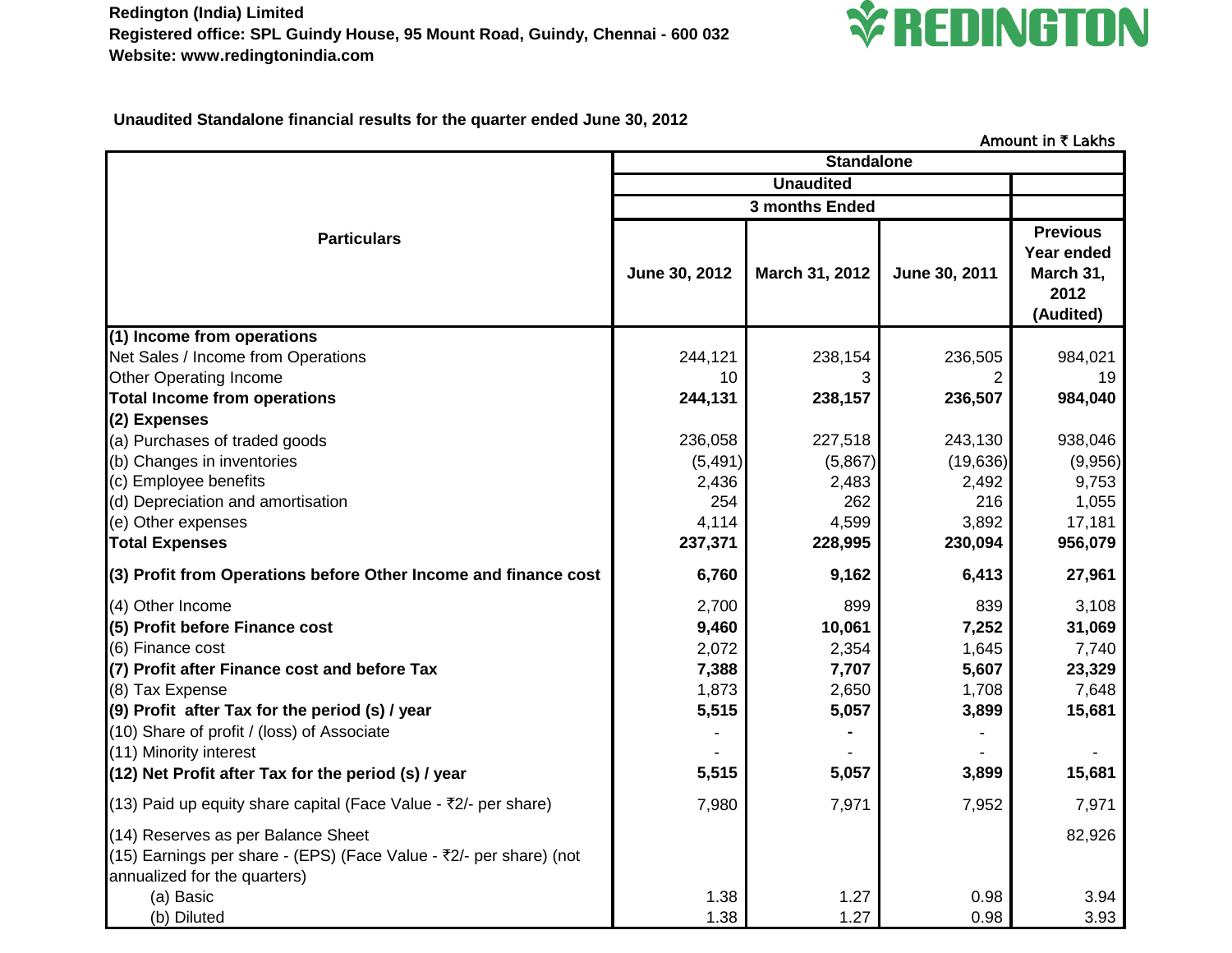

## **Information for the Quarter ended June 30, 2012**

|                                                                              | 3 months ended |                |               |                                                 |
|------------------------------------------------------------------------------|----------------|----------------|---------------|-------------------------------------------------|
| <b>Particulars</b>                                                           | June 30, 2012  | March 31, 2012 | June 30, 2011 | <b>Previous Year</b><br>ended March<br>31, 2012 |
| A Particulars of Share holding                                               |                |                |               |                                                 |
| (1) Public Shareholding                                                      |                |                |               |                                                 |
| - Number of shares                                                           | 314,963,393    | 314,550,893    | 283,094,615   | 314,550,893                                     |
| - Percentage of shareholding                                                 | 79             | 79             |               | 79                                              |
| (2) Promoters and Promoter Group Shareholding                                |                |                |               |                                                 |
| a) Pledged / Encumbered                                                      | <b>NIL</b>     | <b>NIL</b>     | <b>NIL</b>    | <b>NIL</b>                                      |
| b) Non Encumbered                                                            |                |                |               |                                                 |
| - Number of shares                                                           | 84,027,302     | 84,027,302     | 114,507,975   | 84,027,302                                      |
| - Percentage of shares (as a % of the total shareholding of                  | 100            | 100            | 100           | 100                                             |
| promoter and promoter group)                                                 |                |                |               |                                                 |
| - Percentage of shares (as a % of the total share capital of the<br>company) | 21             | 21             | 29            | 21                                              |
|                                                                              |                |                |               |                                                 |

| <b>Particulars</b>                             | 3 months ended June 30,2012 |  |  |  |
|------------------------------------------------|-----------------------------|--|--|--|
| <b>B INVESTOR COMPLAINTS</b>                   |                             |  |  |  |
| Pending at the beginning of the quarter        | <b>NIL</b>                  |  |  |  |
| Received during the quarter                    |                             |  |  |  |
| Disposed off during the quarter                |                             |  |  |  |
| Remaining unresolved at the end of the quarter | <b>NIL</b>                  |  |  |  |
|                                                |                             |  |  |  |